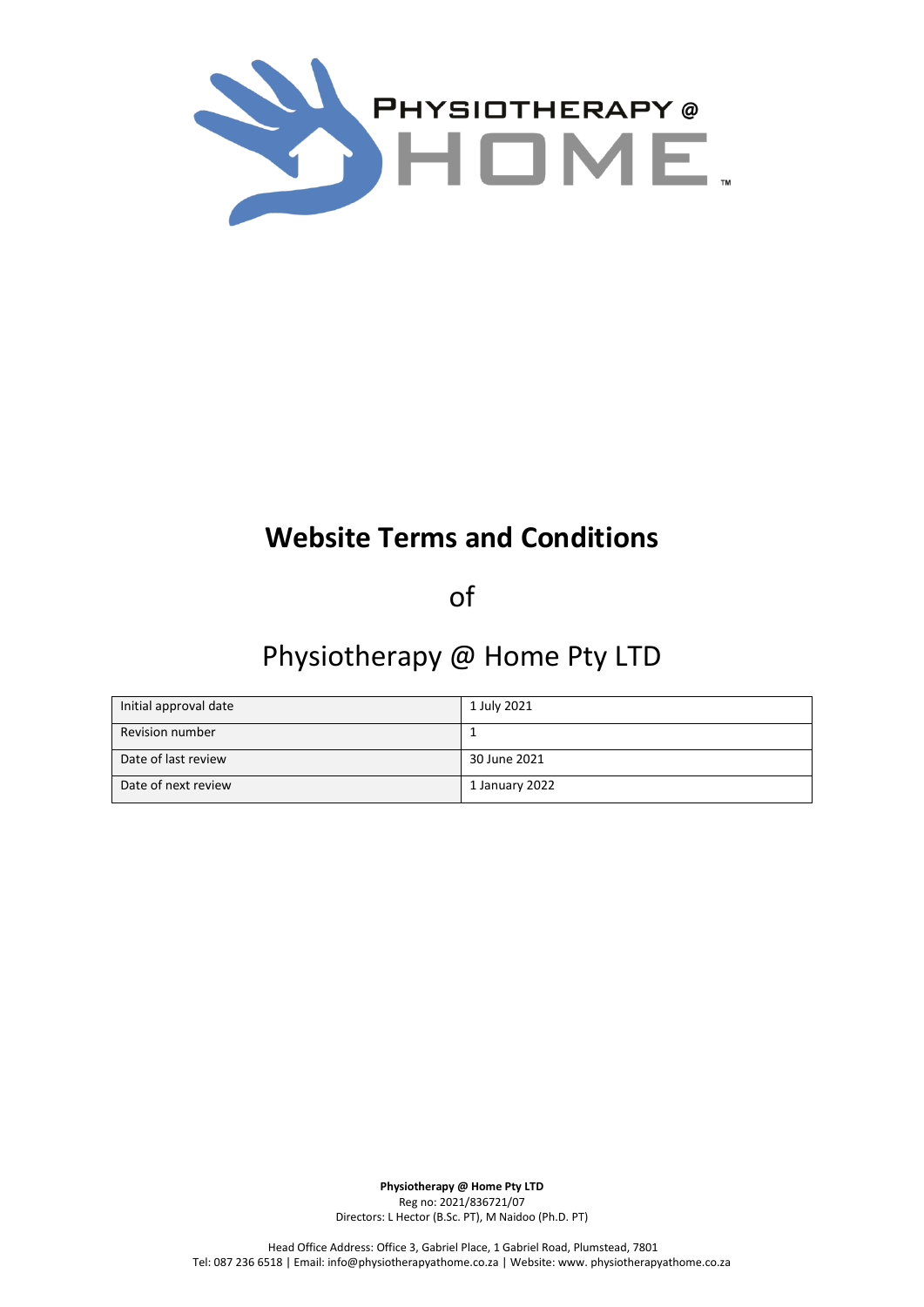**By using the website, you agree to be bound by the Website Terms and Conditions. All terms and conditions are material. Please review them carefully before proceeding. The Website Terms and Conditions apply to the website in its entirety including all services offered by or through the website.** 

## **COPYRIGHT NOTICE**

The contents of this website (including without limitation all articles, statements, text, images, logos, and design) are ©2021 Physiotherapy @ Home. All rights reserved.

## **1. DEFINITIONS**

- 1.1 "IP address" means a unique address that identifies a device on the Internet or a local network.
- 1.2 "Personal information" has the meaning assigned to it in the Protection of Personal Information Act (Act 4 of 2013), and "information" has a similar meaning unless the context requires otherwise, and includes any information that identifies or relates specifically to you such as your name, age, identity number, contact details, gender, practice details, qualifications and information you use to log onto the website.
- 1.3 "Practice" means Physiotherapy @ Home; Unit 3, Gabriel Place, 1 Gabriel Road, Plumstead, 7800.
- 1.4 "Traffic data" means any data processed for the purpose of conveyance of a communication on an electronic communications network in respect of that communication and includes data relating to the routing, duration or time of a communication.
- 1.5 "Web browser" means an application used to access and view this website such as Internet Explorer, Google Chrome and Safari.
- 1.6 "Website" means the internet website with the address [www.physiotherapyathome.co.za](http://www.physiotherapyathome.co.za/) or any website with a URL that is validly registered to the practice.
- 1.7 "You" / "your" means the user of the website and the services offered by the practice on or through the website.

## **2. PURPOSE OF THE WEBSITE**

The main purpose of the website is to provide relevant information about the practice to patients and the public.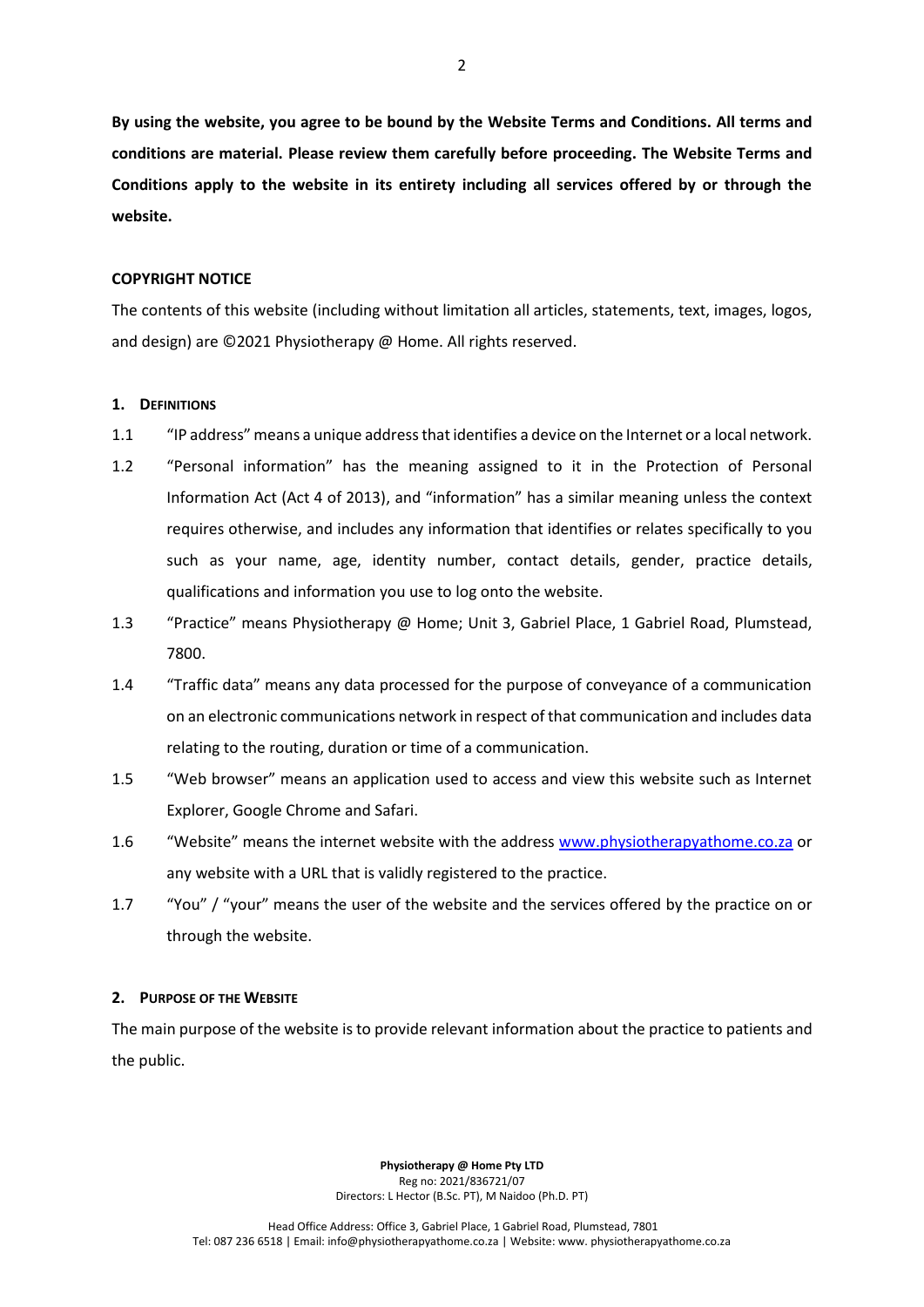#### **3. CONDITIONS OF ACCESS AND USE**

- 3.1 **To avoid any confusion, you agree that the Website Terms and Conditions apply to your use of the website, any third-party website licensed to the practice and any information accessed via the website.**
- 3.2 If you use the website, you must keep your access details (including your username and password) confidential and not allow other people to use them. **You accept full responsibility for all activities that occur under your access details or password and accept responsibility for sharing your user name and password. Any use of your access details shall be regarded as if you were the person using such information.**
- 3.3 Materials from the website may be copied and distributed on a limited basis for noncommercial purposes only, provided that any material copied remains intact and that all copies include the following notice in a clearly visible position: **'Copyright © 2021 Physiotherapy @ Home Pty LTD. All rights reserved.'** These materials are for personal use only. Any copying or redistribution for commercial purposes or for compensation of any kind requires prior written permission from the practice.
- **3.4 By using the website, you guarantee that you will not, and you will not allow third parties on your behalf, to** 
	- **3.4.1 make and distribute copies of the website;**
	- **3.4.2 attempt to copy, reproduce, alter, modify, reverse engineer, disassemble, decompile, transfer, exchange or translate the website; or**
	- **3.4.3 create derivative works of the website of any kind whatsoever.**
- **3.5 You acknowledge that the terms of the agreement with your Internet provider will continue to apply when using the website. As a result, you may be charged by the Internet provider for access to network connection services for the duration of the connection while accessing the website or any such third-party charges as may arise. You accept responsibility for any such charges that arise.**
- **3.6 If you are not the payer of the device being used to access the website, you will be assumed to have received permission from the payer for accessing and using the website.**
- **4. DATA PROTECTION**
- 4.1 The website contains confidential information, which is the property of the practice and/or its data subjects and/or its business partners. **Unauthorised disclosure and/or use of this**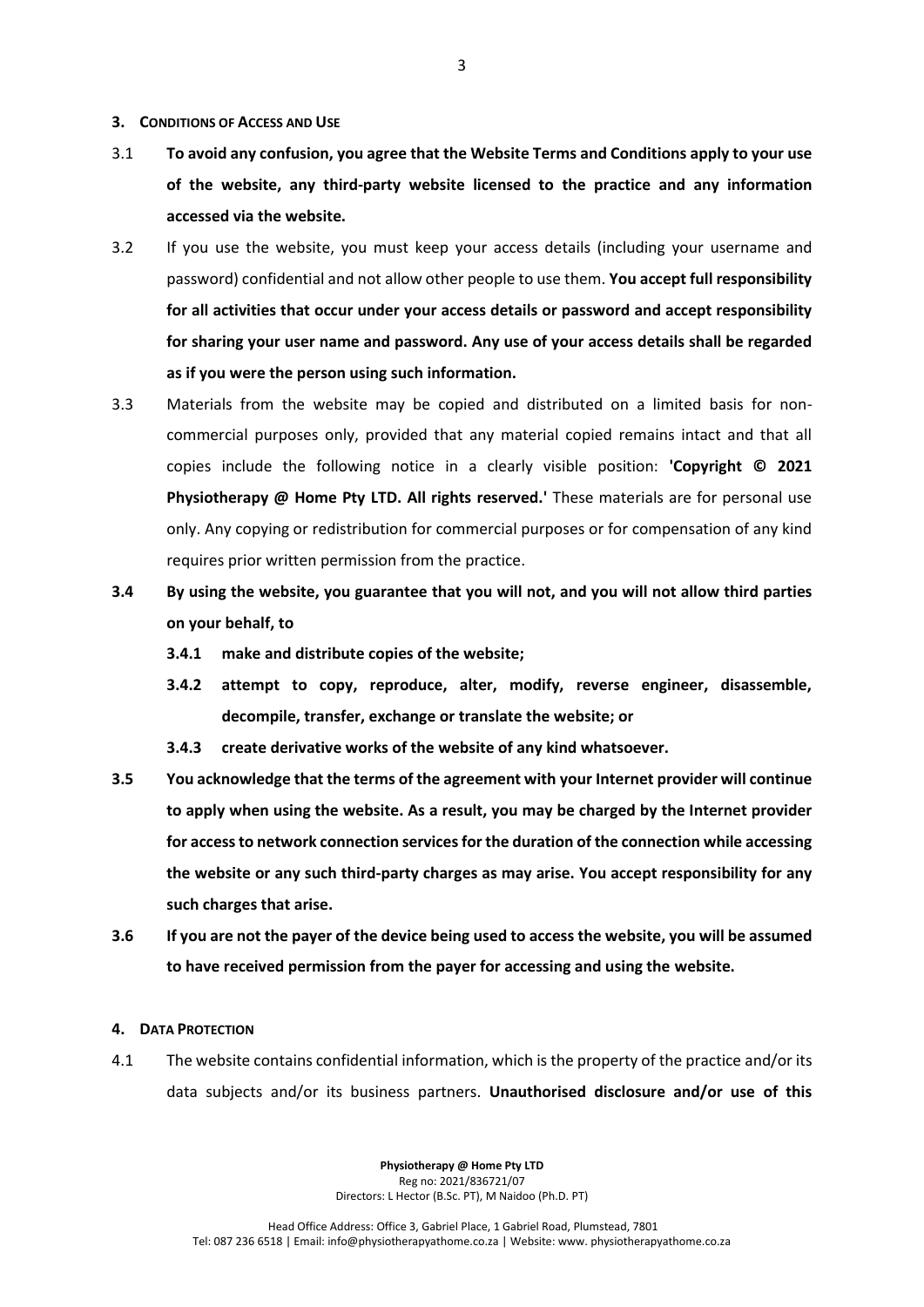#### **information may incur civil or criminal liability.**

- 4.2 Any of your personal information available on the website and which you supply to the practice when using the website will be used by the practice in accordance with its **Privacy Policy** and subject to legislation.
- 4.3 **You guarantee that all information provided by you on or via the website is true, accurate, current and correct and you undertake to update the information as and when required.**
- 4.4 All information that you provide to the practice may be stored electronically and with third parties, which parties are bound by strict levels of confidentiality. **These electronic records shall be proof of the information unless you can prove otherwise.**
- 4.5 The practice takes all reasonable steps to protect your personal information and maintain confidentiality, including by making use of encryption technology. **However, the practice cannot guarantee the security or integrity of any information you transmit to it online and you agree that you do so at your own risk**.

#### **5. INTELLECTUAL PROPERTY**

- 5.1 All trademarks, copyright, database and other intellectual property rights of any nature in the website together with the underlying software code as well as any content made available on the website (e.g. text, graphics, logos, images, etc.) are owned either directly by the practice or by the practice's licensors unless expressly stated otherwise.
- 5.2 You do not obtain any trademark, copyright, database or any other intellectual property right of any nature or licence by using the website.
- 5.3 You are not granted any license or right to use any trademark without the practice's prior written permission and/or that of any third party.

### **6. BREACH**

**If you breach the Website Terms and Conditions, the practice shall have the right to claim damages of whatsoever nature from you, including special, incidental, consequential or indirect damages. In addition, the practice shall have the right to claim loss of profits and loss of business and to recover all legal costs on a scale as between attorney and own client from you.**

#### **7. TERMINATION**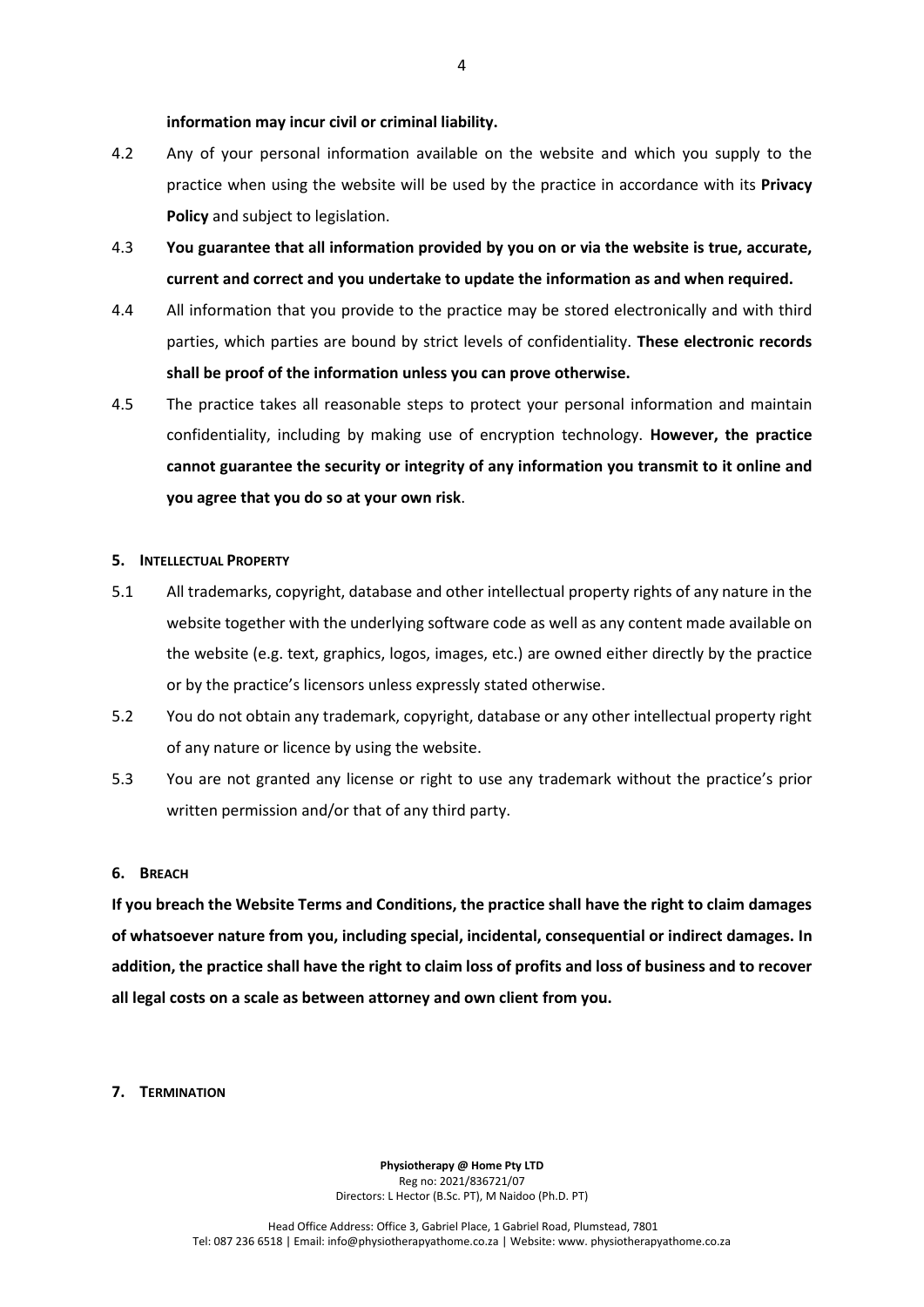- 7.1 The practice may in its sole discretion terminate your use of the website at any time by giving notice of termination to you, where this is possible.
- 7.2 You agree that the following actions shall constitute material breaches of the Website Terms and Conditions that shall result in the termination of your access to the website, if possible:
	- 7.2.1 signing in as, or pretending to be another person;
	- 7.2.2 transmitting material that violates, or could violate, the intellectual property rights or the privacy of others;
	- 7.2.3 using interactive services in a way that is intended to harm, or could result in harm to you or to other users of the website; or
	- 7.2.4 gathering information about others without obtaining prior written consent.
- 7.3 Upon termination of use as contemplated in this clause 7, the rights granted to you by the Website Terms and Conditions shall terminate.

## **8. DISCLAIMERS AND LIMITATION OF LIABILITY**

- **8.1 The practice tries to ensure that the most sophisticated technology protects the information on the website. However, the practice cannot be held responsible for any consequences that may result from the unlawful breach of copyright or unlawful dissemination of information by third parties copying information off the website. If you suspect a breach or where a breach may have taken place and this comes to your knowledge, please contact the practice or the webmaster as soon as possible so that the problem can be addressed.**
- **8.2 The website and all information, content, tools and materials are provided by the practice "as is" and on an "as available" basis without warranty of any kind.**
- **8.3 The practice does not guarantee the operation of the website or the information content, tools or materials on the website.**
- **8.4 While the practice makes every effort to ensure that the content and information on the website is complete, accurate and up-to-date, it makes no guarantee about the suitability of the products and services and provide no representation or warranty, express or implied, regarding the accuracy, correctness and completeness of information contained on the website.**
- **8.5 The practice does not guarantee that the website, information, content, tools or materials included on the website, the practice's servers or any electronic communications sent by it are free from viruses or other harmful components.**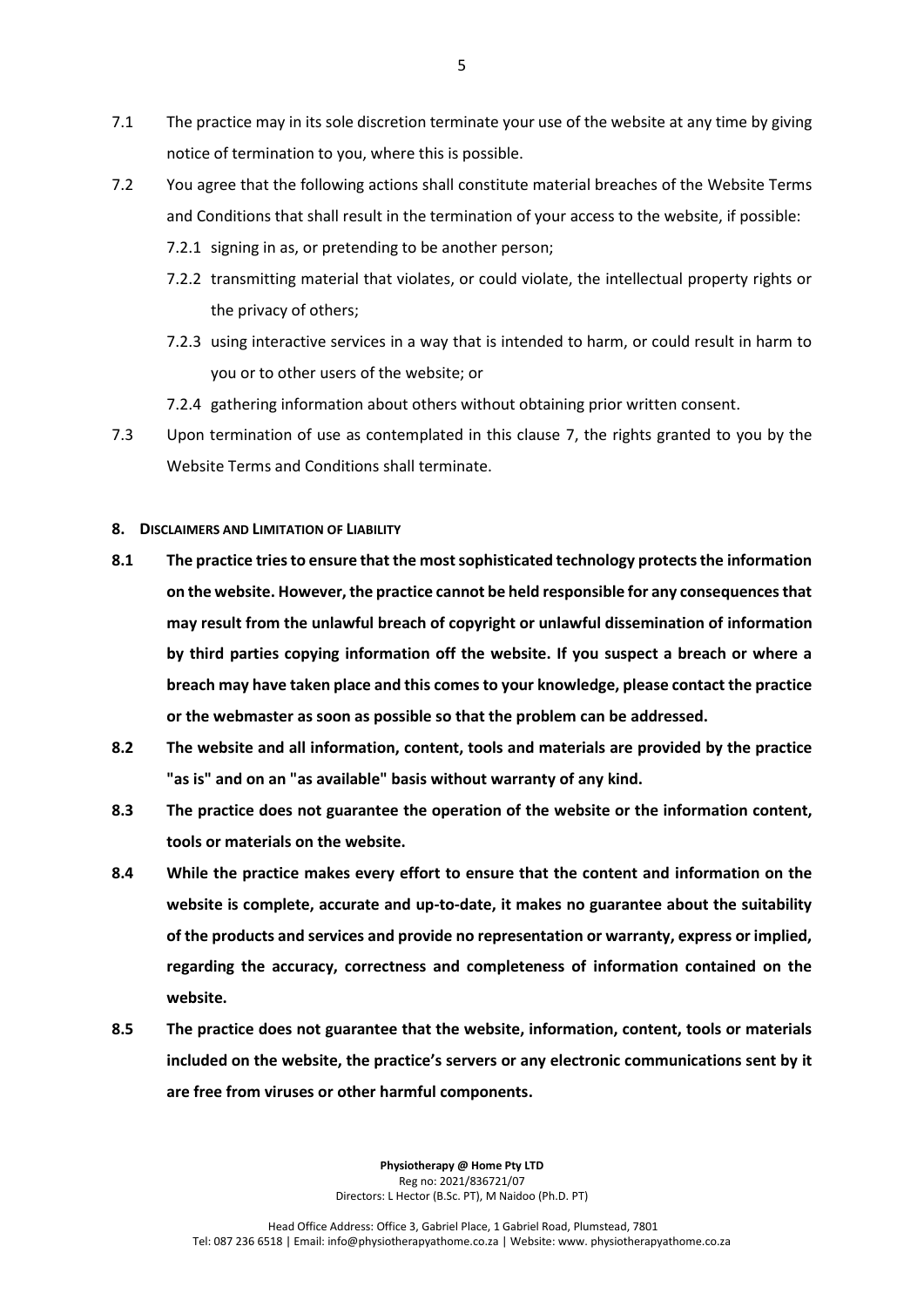- **8.6 The views and opinions expressed on this website, links or attachments hereto do not necessarily reflect the views and/or opinions of the practice. Regardless of the vast professional knowledge and scientific expertise in the field of physiotherapy that the practice possesses, it cannot inspect all information to determine the truthfulness, accuracy, reliability, completeness or relevance thereof.**
- **8.7 Although the practice is fully committed to providing you with the best possible service, it shall not be responsible for:**
	- **8.7.1 any interrupted, delayed or failed transmission, storage or delivery of information due to a power failure, equipment or software malfunction, natural disasters, fire, labour unrest, epidemics, pandemics, or any other cause beyond the reasonable control of the practice, or**
	- **8.7.2 any inaccurate, incomplete or inadequate information supplied by you and obtainable from the website.**
- **8.8 The website and all of its component elements, including text, graphics, images, hyperlinks and other materials supplied by third parties, are for general educational purposes only and do not take the place of professional medical or physiotherapy advice. To the extent that clinical information may be provided on the website, it is based on best practice and/or current research, recommendations and guidelines, which may change from time to time. The information provided does not replace the advice of a registered health care practitioner. You should not discontinue any treatment you may be receiving on the basis of information reflected on this website without first consulting your treating practitioner and you should seek professional advice should any symptoms you may be experiencing persist.**
- **8.9 You agree to use the website at your own risk.**
- **8.10 The practice, its directors / partners, employees, contractors and website contributors shall not be liable to you or any other person or entity for, and you agree to indemnify them against, any claim or damages of any kind, including for direct, indirect, special, incidental, punitive and/or consequential damages as well as loss of profit or the like whether or not in the contemplation of the parties, whether based on breach of contract, delict (including negligence), product liability or otherwise, arising from -**
	- **8.10.1 your use of the website or from any information, content, tools or materials included on or otherwise made available to you through the website, including any**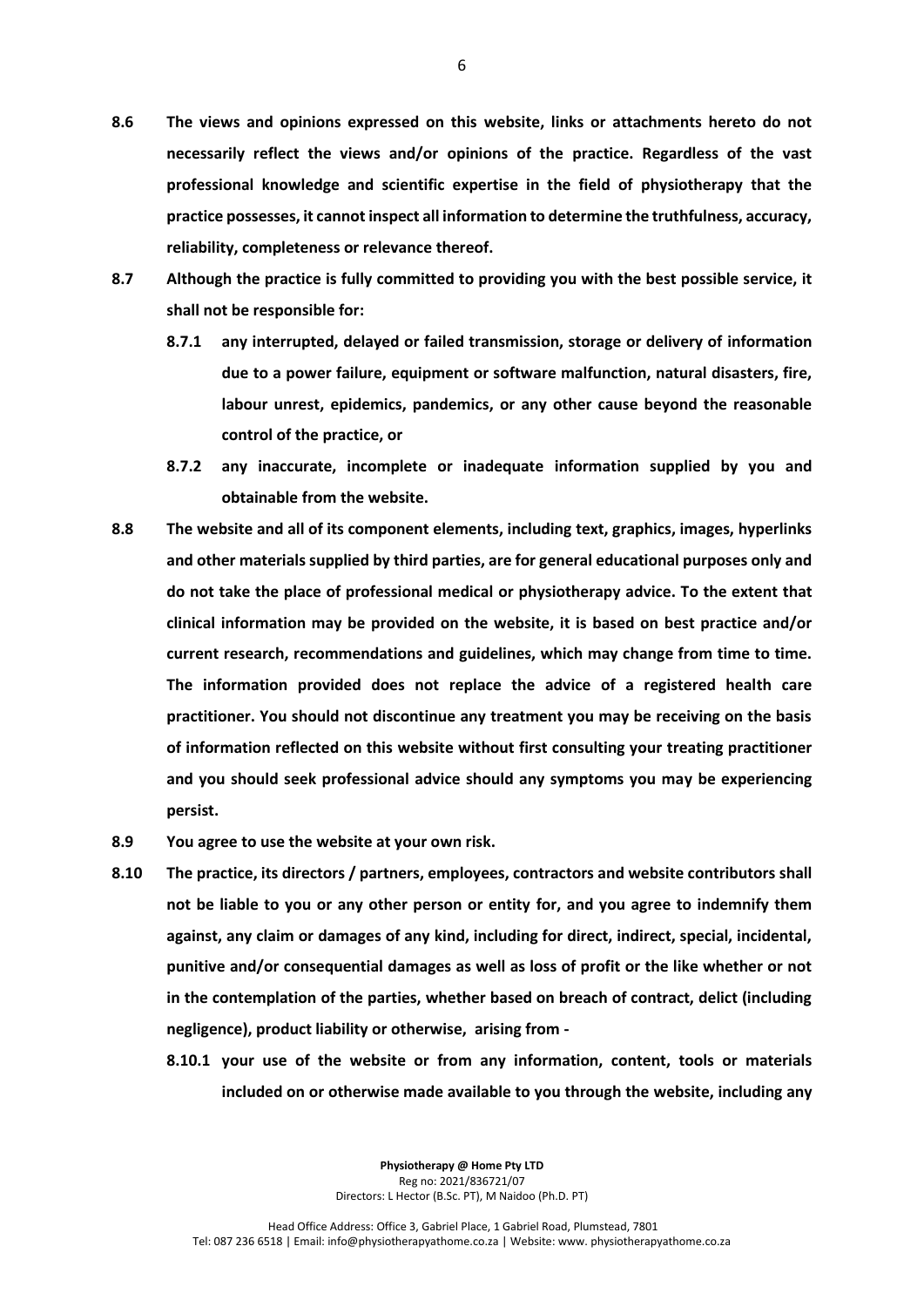**damage or alteration to your equipment, including but not limited to computer equipment, handheld devices or mobile telephones;** 

- **8.10.2 for any decision taken or acted upon as a result of reliance on the information or philosophies contained or expressed on the website;**
- **8.10.3 any of the events described in this clause 8;**
- **8.10.4 your actions or omissions that result in a breach of the Website Terms and Conditions;**
- **8.10.5 any links to other websites from the website. You also acknowledge that the practice cannot control the content of or the products and services offered on those websites; and/or**
- **8.10.6 a denial of access to the website should the practice have reason to believe that you are conducting activities that are illegal, abusive, would affect the integrity of the website or place the practice in disrepute.**

## **9. WEBSITE ANALYTICS**

You may visit the website without providing any personal information. The website servers will in such instances collect the IP address used by the data subject to access the website, but not the e-mail address or any other personal identifiable information. The information on IP addresses is aggregated to measure the number of visits, the average time spent at the website, pages viewed, etc. The practice analyses non-identifiable traffic data to improve its services, via a third-party programme, Google Analytics.

The practice may collect, hold and use statistical information about website visits to help it improve the website. Such information includes –

- your IP address;
- the research terms you used;
- the pages accessed on the website and the links visitors clicked on;
- the date and time you visited the website;
- the referring website (if any) through which you clicked through to our website; and
- the type of web browser you use.

The traffic data is aggregated and is not personally identifiable. Our website analysis will respect any "does not track" setting you may have set on your web browser.